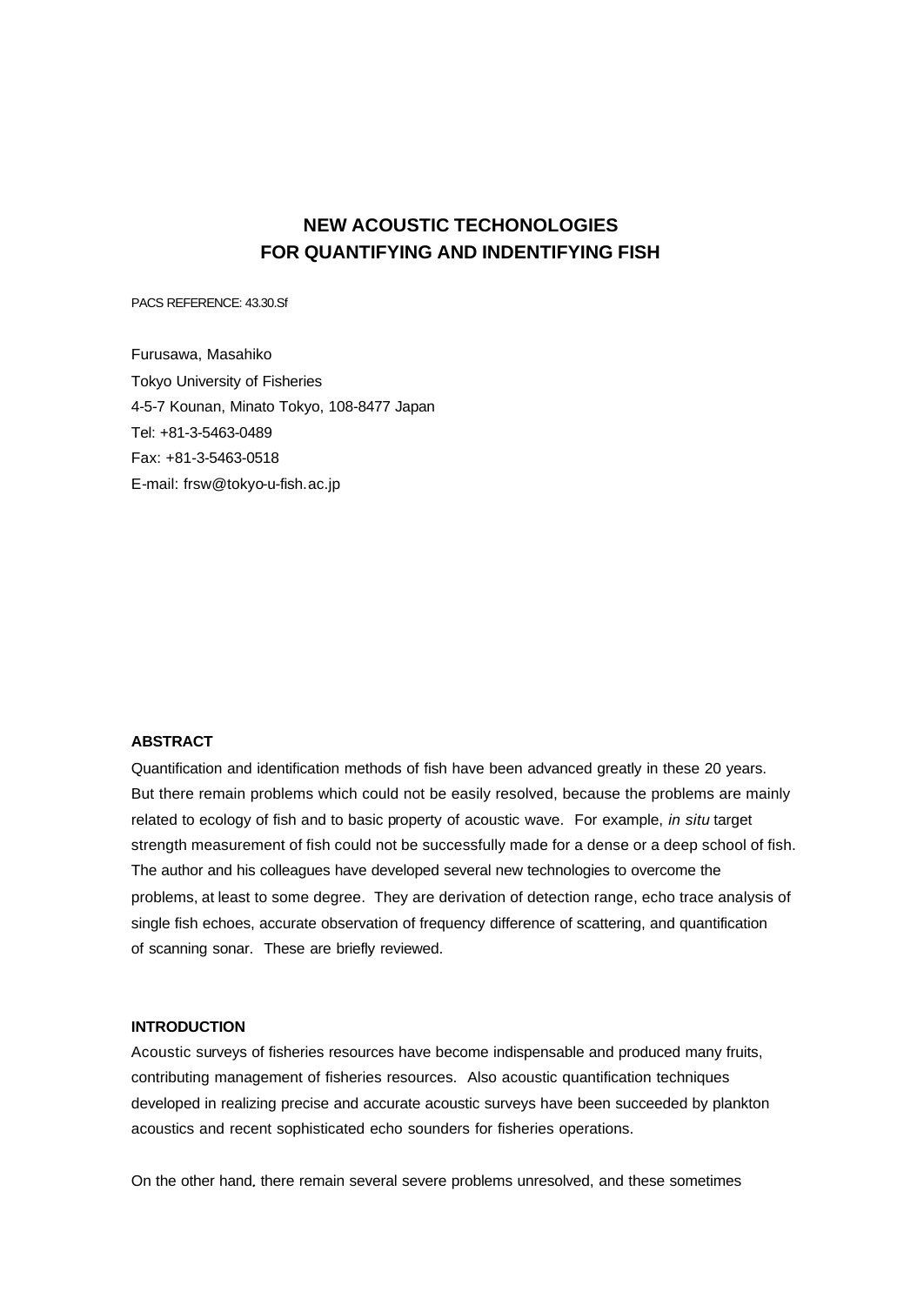prevent to conduct acoustic surveys and introduce large errors to decrease reliability of the results. Main problems are: avoidance behavior of fish to an approaching vessel introducing underestimation, difficulty in single fish echo measurement in relatively high distribution density conditions introducing erroneous single echo detection, variation of target strength (TS) of fish caused by orientation and swim bladder variation which could not be easily observed, low sampling density by a vertical sharp beam especially in broad area surveys, and difficulty of acoustic species identification. These problems are almost all related to fish ecology and basic acoustic characteristics, and therefore could not easily be resolved. But, although complete resolution might not be possible, we can expect some countermeasures, for example to show error index.

In this paper we introduce, in review style, several new studies and methods which the present author and his colleagues have been conducted.

#### **DETECTION RANGE OF ECHO SOUNDERS**

Let us start with a basic study. When we measure abundance and/or size of fish with the pulse-echo method, basic demand is a high signal-to-noise ratio (SNR). Design of instruments should be done under this imperative demand<sup>1)</sup> and research vessels should be as silent as possible.<sup>2)</sup> If we are given a measurement system including a vessel, we must know what range can be used for quantitative measurements. The maximum detection range of sounders has been commonly examined, but whole range including width has hardly been investigated. Therefore, we developed a method to see the whole range (named detection range)  $3)$  and have applied it. $4)$ 

The SNR, S<sub>N</sub>, of echoes of fish at coordinates (r, .) with TS value of T<sub>S</sub> is<sup>3)</sup>

$$
S_N = \frac{4\mathbf{p}^3 \mathbf{r} \mathbf{h} W a^4 f^{5.8} \exp[-2(\mathbf{p} a f/c)^2 \mathbf{q}^2] 10^{-0.2 \mathbf{a} r} T_S}{c^3 r^4 N_{P0}^2 \Delta f}.
$$

where is density of sea water, is electro-acoustic efficiency of transducer, W is electrical power, a is radius of the transducer, f is frequency, c is sound speed,  $\ldots$  is absorption coefficient, N<sub>P0</sub> is own-ship noise spectrum level extrapolated to 1Hz, .f is bandwidth of receiving system, and exp() term is approximation of directivity function. From the equation, we see SNR depends heavily on f and a besides r. Giving a threshold value for  $S_N$  and determining r and pairs to hold this equation give the detection range.

Figure 1 shows an application of the detection range, with changing TS values, for a two frequency (38kHz and 120kHz) quantitative echo sounder with the same beam width of 8.5 deg. The smaller the TS values, the smaller the detection range and also smaller the difference of the detection ranges between two frequencies.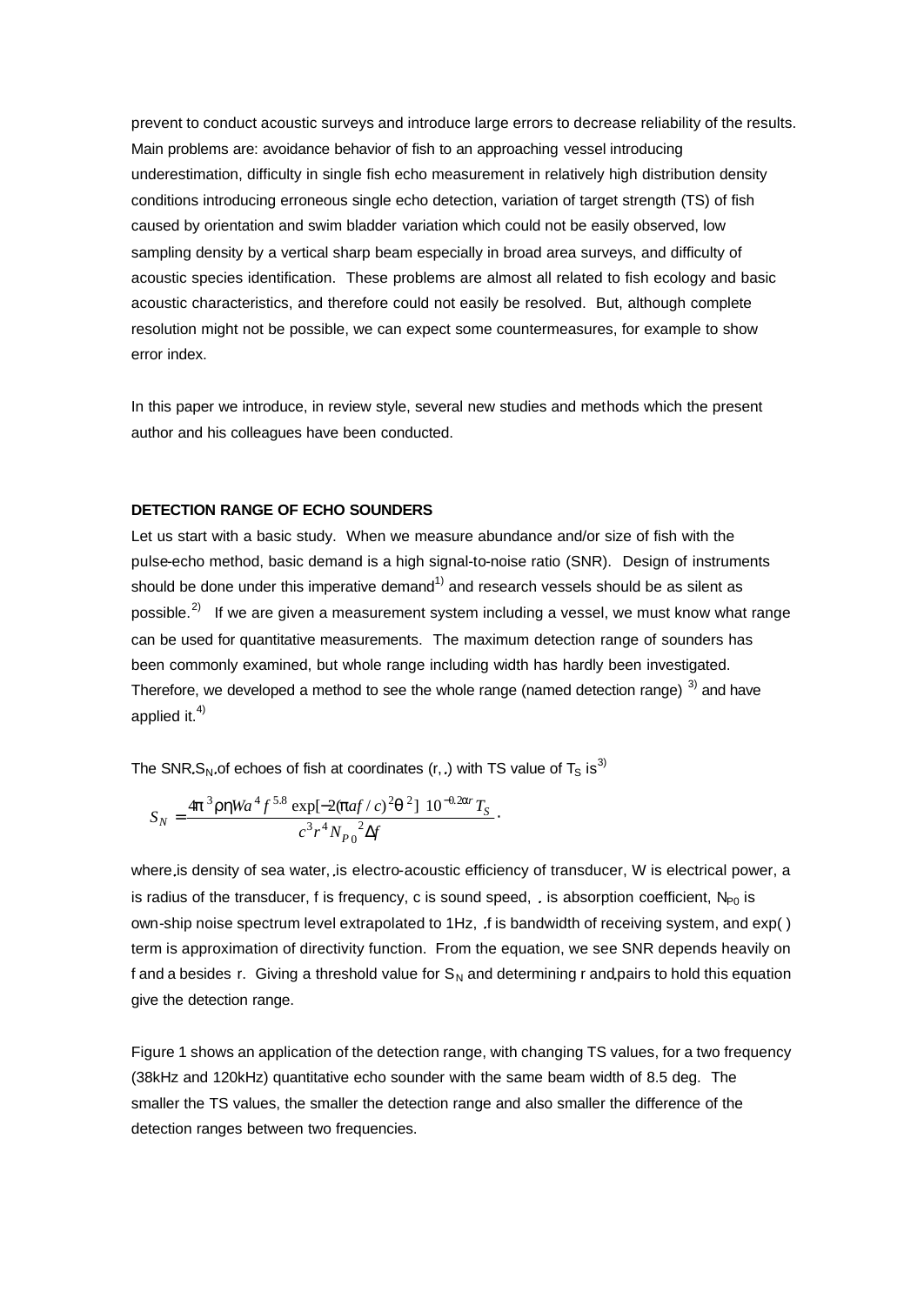#### **ECHO TRACE ANALISYS OF SINGLE FISH ECHOES**

In single echo measurements, we observe a distribution of TS values of many fish. The information we can derive from the distribution, however, is average TS and average body length. If we have several successive echoes (echo trace) from the same fish and track the trace, we can derive more information on the fish such as swimming speed, TS pattern, body length of the individual fish. We have studied this method, started from the principle and the application to single beam sounder, <sup>5)</sup> succeeded by application to dual beam and split beam sounders, and made up a software called TSAN.<sup>6)</sup>

Figure 2 shows the principle of the echo trace analysis. Since the split beam method gives us positions of fish seen from the origin at the transducer, the echo trace analysis becomes easy and accurate. The inner product of derived swimming vector and position vector gives an apparent tilt angle shown as  $\cdot_{\rm t}$  in Fig.2 and the combinations of this angle and measured TS value make TS pattern. From this *in situ* TS pattern, we get the maximum TS value which can then be transformed to fish length.

Figure 3 shows an example of the analysis by TSAN.<sup>6)</sup> Once a target single echo is selected, it is automatically tracked to give a swimming track and TS pattern. The maximum TS value  $(TS<sub>max</sub>)$ in this case is -24.5dB and from the relation  $TS_{max} = -60 + 20 \log L$ . L is body length in cm we have 59.6cm as the body length. In this method it is necessary to be able to track echoes from the same fish for a rather long time, and this limits the method, and also this method suffers from transducer motion error.<sup>7)</sup> How we release these limitations is our present work.

## **FREQUENCY DIFFERECE OF SCATERING FOR BROAD SPECIES CLASSIFICATION**

Fishermen classify fish species in high reliability by comparatively seeing echograms by different frequencies. Also for the survey purpose, echo sounders with more than one frequency have been used, expecting the broad classification of fish species. $8$ <sup>8</sup> We have devised a similar but more accurate method, $4$ ) essence of which is described below.

The echoes by different frequencies include several frequency characteristics other than scattering characteristics; those are propagation characteristics, level difference due to source level and receiving sensitivity, beam pattern difference, and noise characteristics. The mean volume backscattering strength (MVBS) as the output of echo integration is corrected for propagation characteristics by time-varied-gain (TVG) function, for level difference by calibration, and for beam pattern difference partially by using the equivalent beam angle. The residual frequency characteristics other than the scattering are the observation range when beam width is different among frequencies and noise characteristics. Equating the beam widths and comparing the MVBS at the same detection range described in the previous section, we measure genuine frequency difference of scattering. Further, since TS has different patterns among frequencies, if we compare echoes by ping base the difference varies. Therefore, the echo integration process is necessary. The integration cell should not be too large, because the possibility to include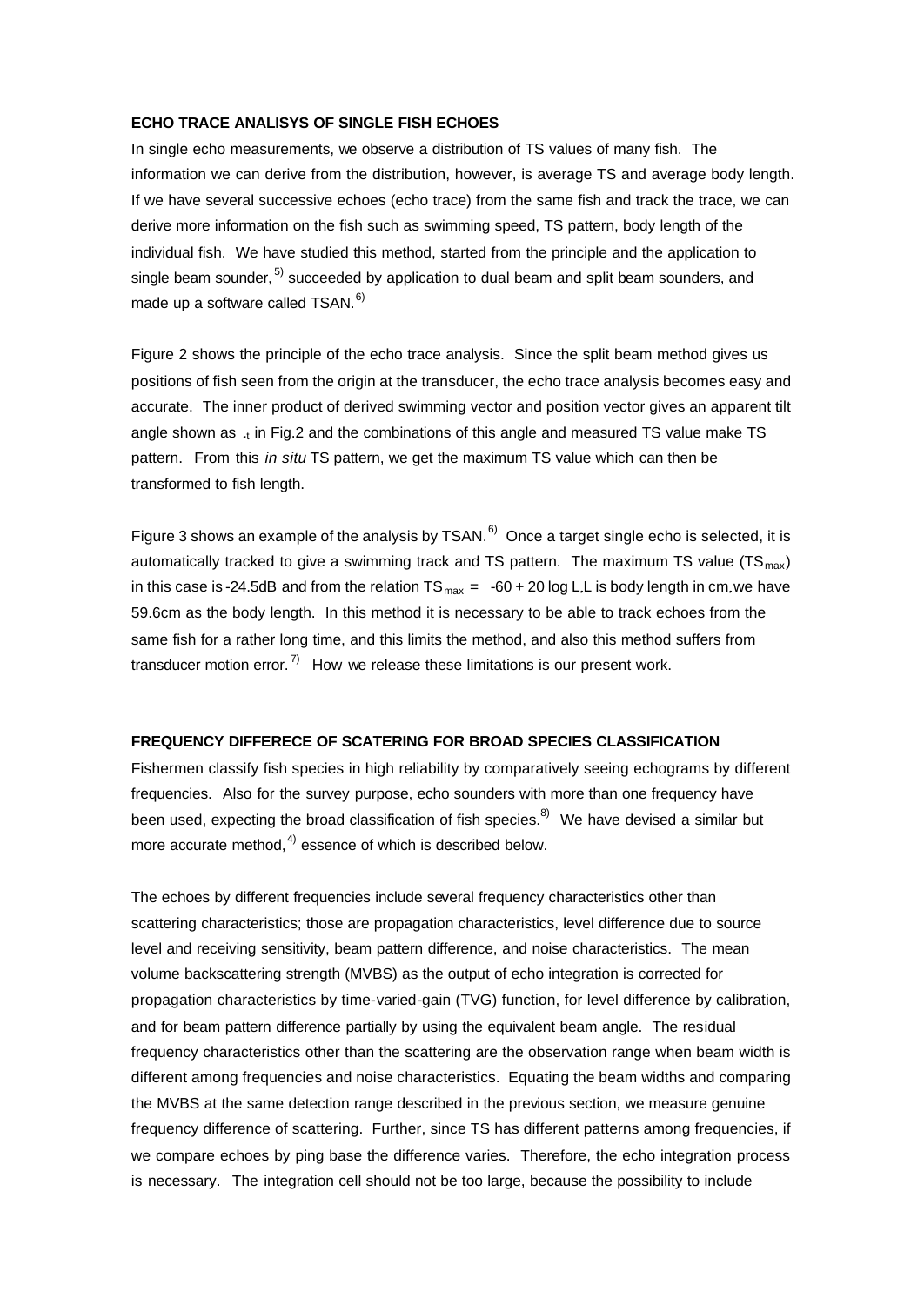different species becomes high to deteriorate this method.

Let us see two results obtained by the sounder whose detection range is shown In Fig.1 From Fig.1 we have the same detection range of 150m up to small TS values and we can compare MVBS in the range. Figure 4 shows the difference of MVBS between 120kHz and 38kHz in the integration cell with size of 0.1nmi horizontal and 1m vertical. Redder colors are stronger for 120kHz scattering and bluer for 38kHz. The label E in Fig.4 (upper) shows stronger strength for 120kHz by about 10dB, and this with other environmental information suggests krill and the label W shows several dB stronger for 38kHz suggesting walleye pollock. The hole like image in the lower figure suggests some interaction between krill and other organism.

## **QUANTIFICATION OF SCANNING SONAR**

Since the quantitative echo sounder utilizes a sharp vertical beam, its sampling density is small and introduce avoidance of fish, causing random and systematic errors. Therefore, we expect to use scanning sonar which scans beam in near horizontal plane. We have study on the quantification of commercial 360deg scanning sonar $9$  as the first step to develop a quantitative sonar which process raw signal as in the quantitative echo sounder.

Receiver outputs of the sonar are AD converted and stored in computer memory with addresses of direction and range. The TVG characteristics of the sonar is adjusted aiming for good image on the display, so that it is corrected to 20 log r characteristics as of the echo integration process in the quantitative echo sounder. Since changing tilt angle of the sonar beam changes source level, receiving sensitivity, and directivity, these tilt dependences are measured and corrected. The product of source pressure and receiving sensitivity, called the transmitting and receiving coefficient, is calibrated using a calibration sphere. But, since the sonar uses horizontal beam, the sphere was suspended from a float, the float was drifted at proper ranges from the ship, the highest echo level was searched by changing the tilt angle, and from the level we got the coefficient. Other processing is similar to the quantitative echo sounder and finally we get raw volume backscattering strengths.

The sonar display is renewed by each ping and if the vessel moves we have new displays shifted by the sailed distance. Therefore, by taking out crescent-shaped portions selected at where there are little reverberation from sea surface or from bottom and by connecting them, we have a strip display as an aerial photograph. Figure 5 was obtained through this process and shows fish school distribution in broad area as volume backscattering strength. The data were obtained from about 50m ahead of the ship, the avoidance effect should be small. Further quantification is very difficult because of severe directivity changes of fish TS in horizontal plane, but if we can see the swimming orientation of fish by some means, abundance estimation of broad area by the scanning sonar will be possible.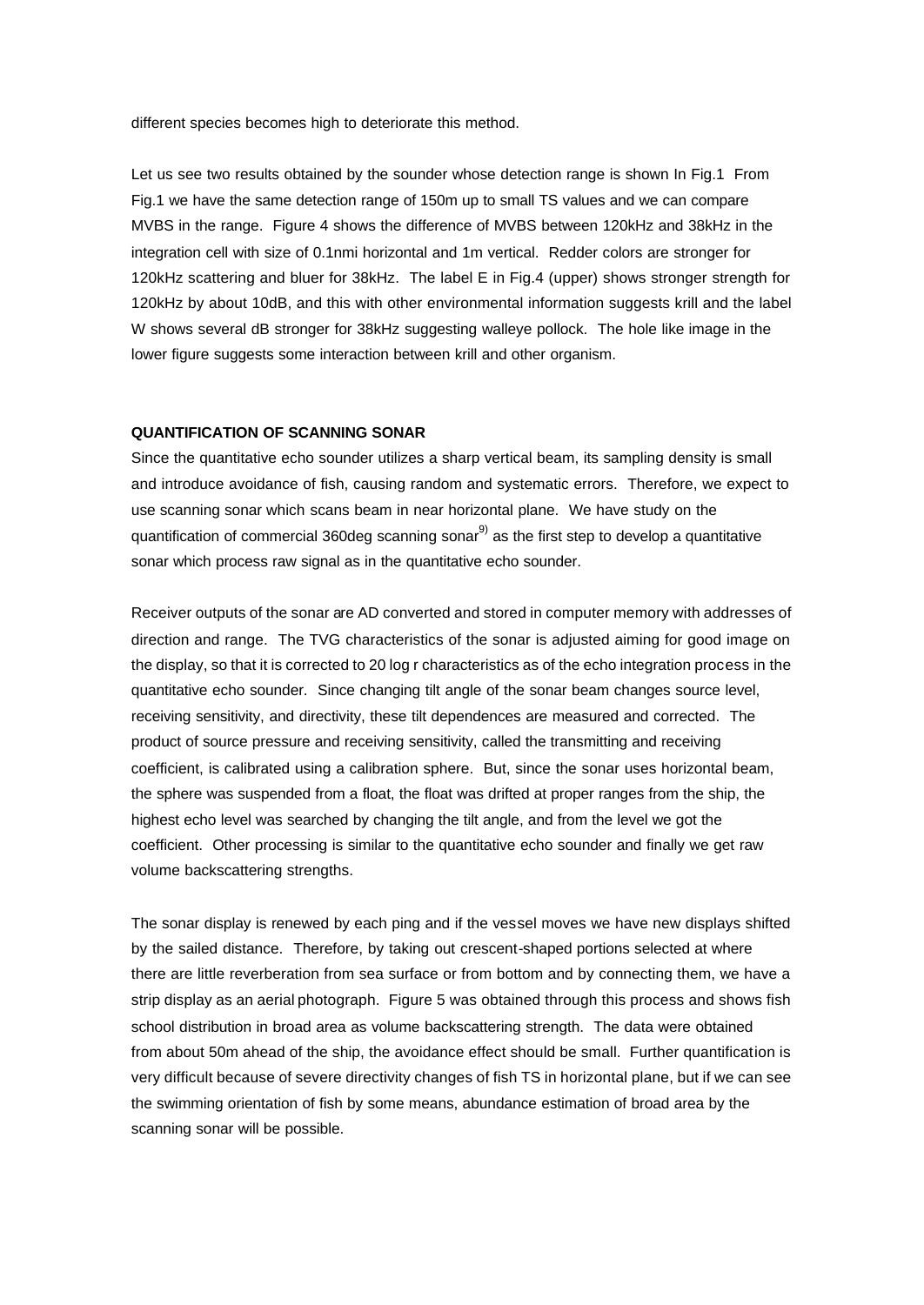### **REFERENCES**

1) M.Furusawa, "Designing quantitative echo sounders," J. Acoust. Soc. Am., 90, 26 36 (1991)..

2) R.B.Mitson(ed.), Underwater noise of research vessels: Review and recommendations,

(International Council for the Exploration of the Sea, Cooerative Research Report, No.209, pp1-61, 1995).

3) M.Furusawa, T.Asami, and E.Hamada, "Detection range of echo sounders," The 3rd JSPS International Seminar: Sustainable Fishing Technology in Asia towards the 21st Century, 207.213 (1999).

4) M.Kang, M.Furusawa, and K.Miyashita, "Effective and accurate use of difference in mean volume backscattering strength to identify fish and plankton," ICES J. Marine Sci., in press (2002). 5) M.Furusawa and Y.Miyanohana, "Behaviour and target strength observation through echo trace

of individual fish," Rapp.P.-v.Reun.Cons.int.Explor.Mer, 189, 283-294 (1990).

6) K.Sawada, "Study on the precise estimation of the target strength of fish," Bull.Fish.Res.Agen., 2, 47-122 (2002) (in Japanese).

7) M.Furusawa and K.Sawada, "Effects of transducer motion on quantifying single fish echoes," Nippon Suisan Gakkaishi, 57, 857-864 (1991).

8) L.S.P.Madureira, I.Everson, and E.J.Murphy, "Interpretation of acoustic data at two frequencies to discriminate between Antarctic Krill (*Euphausia superba* Dana) and other scatteres," J. Plankton Res., 15, 787 802 (1993).

9) Y.Tang, M.Furusawa, S.Aoyama, C.Fan, and Y.Nishimori, "Measuring behavior and volume backscattering strength of surface fish schools by using scanning sonar," submitted (2002) (in Japanese).



 Fig.1 Detection ranges of a quantitative echo Fig.2 Principle of echo trace analysis of sounder with two frequencies of 38 and 120kHz single fish echo.